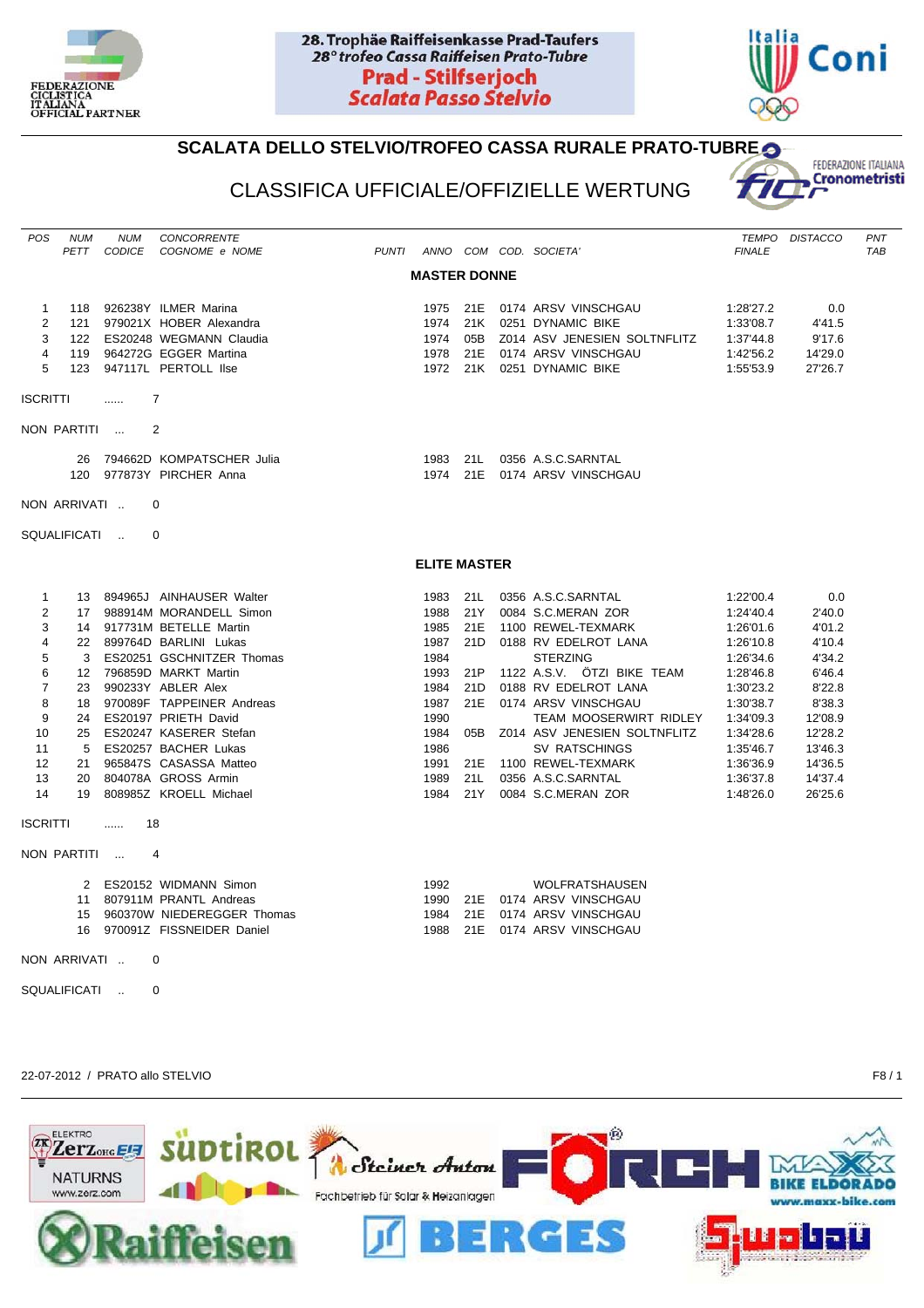| POS                 | <b>NUM</b>   | <b>NUM</b>              | <b>CONCORRENTE</b>                                   |              |              |                 |                                                           |                        | TEMPO DISTACCO     | <b>PNT</b> |
|---------------------|--------------|-------------------------|------------------------------------------------------|--------------|--------------|-----------------|-----------------------------------------------------------|------------------------|--------------------|------------|
|                     | PETT         | <b>CODICE</b>           | COGNOME e NOME                                       | <b>PUNTI</b> |              |                 | ANNO COM COD. SOCIETA'                                    | <b>FINALE</b>          |                    | TAB        |
|                     |              |                         |                                                      |              |              | <b>JUNIOR</b>   |                                                           |                        |                    |            |
|                     |              |                         |                                                      |              |              |                 |                                                           |                        |                    |            |
| $\mathbf{1}$        | 28           |                         | ES20238 SCHULTUS Patric                              |              | 1994         |                 | TEAM MOOSERWIRT RIDLEY                                    | 1:18'20.6              | 0.0                |            |
| 2                   | 27           |                         | 998430W WALDNER Simon                                |              | 1994         | 21D             | 0188 RV EDELROT LANA                                      | 1:50'14.9              | 31'54.3            |            |
| <b>ISCRITTI</b>     |              | .                       | 2                                                    |              |              |                 |                                                           |                        |                    |            |
|                     |              |                         |                                                      |              |              |                 |                                                           |                        |                    |            |
|                     | NON PARTITI  | $\sim$                  | 0                                                    |              |              |                 |                                                           |                        |                    |            |
|                     | NON ARRIVATI |                         | $\Omega$                                             |              |              |                 |                                                           |                        |                    |            |
|                     |              |                         |                                                      |              |              |                 |                                                           |                        |                    |            |
|                     | SQUALIFICATI | $\sim$                  | 0                                                    |              |              |                 |                                                           |                        |                    |            |
|                     |              |                         |                                                      |              |              | <b>MASTER 1</b> |                                                           |                        |                    |            |
| 1                   | 44           |                         | <b>KERBER Frank</b>                                  |              | 1979         |                 | TEAM GAZI RADHAUS                                         | 1:19'23.7              | 0.0                |            |
| $\overline{2}$      | 45           |                         | ES20196 BROCKMANN Jens Christian                     |              | 1981         |                 | TV JAHN SIEGEN                                            | 1:19'31.3              | 7.6                |            |
| 3                   | 35           |                         | 588041U WOHLFARTER Kurt                              |              | 1979         | 21 Y            | 0084 S.C.MERAN ZOR                                        | 1:23'09.8              | 3'46.1             |            |
| 4                   | 30           |                         | 933758G GOEGELE Armin                                |              | 1981         | 21Y             | 0084 S.C.MERAN ZOR                                        | 1:25'30.3              | 6'06.6             |            |
| 5                   | 41           |                         | 718884Y POLIG Alexander                              |              | 1980         | 21P             | 1114 POLI.A.V.I.<br>BIKE TEAM                             | 1:28'10.4              | 8'46.7             |            |
| 6<br>$\overline{7}$ | 4<br>32      |                         | ES20193 ERHARD Alexander<br>524760C TSCHENETT Thomas |              | 1978<br>1978 | 21E             | www.suedtirolbike.info<br>0174 ARSV VINSCHGAU             | 1:28'18.2<br>1:28'48.8 | 8'54.5<br>9'25.1   |            |
| 8                   | 31           |                         | 992898J MALSINER Rafael                              |              | 1979         | 21U             | 0025 ASV RODES GHERDEINA                                  | 1:29'43.5              | 10'19.8            |            |
| 9                   | 125          |                         | <b>LUGGIN Norbert</b>                                |              |              | 21 <sub>V</sub> | 0308 KSV - FOR FUN                                        | 1:31'21.2              | 11'57.5            |            |
| 10                  | 34           |                         | 869265J BETELLE Daniel                               |              | 1979         | 21E             | 1100 REWEL-TEXMARK                                        | 1:32'51.6              | 13'27.9            |            |
| 11                  | 40           |                         | 997912C BORGOGNO Andrea                              |              | 1979         | 21A             | 0393 PROFI BIKE TEAM                                      | 1:34'00.1              | 14'36.4            |            |
| 12                  | 43           |                         | 792371F GOEGELE Michael                              |              | 1978         | 21Y             | 0084 S.C.MERAN ZOR                                        | 1:34'16.9              | 14'53.2            |            |
| 13                  | 37           |                         | 716224X KOFLER Manfred                               |              | 1980         | 21P             | 1122 A.S.V. OTZI BIKE TEAM                                | 1:41'17.9              | 21'54.2            |            |
| <b>ISCRITTI</b>     |              | 23<br>                  |                                                      |              |              |                 |                                                           |                        |                    |            |
|                     | NON PARTITI  | 10<br>$\sim$ 100 $\sim$ |                                                      |              |              |                 |                                                           |                        |                    |            |
|                     | 6            |                         | ES20250 MOOSMAIR Christoph                           |              | 1981         |                 | MOUNTAINBIKE GUIDE SÜDT                                   |                        |                    |            |
|                     | 8            |                         | ES20151 RAFFL Marian                                 |              | 1980         |                 | Team Sportland<br>Passeier                                |                        |                    |            |
|                     | 29           |                         | 804090T RUNGGALDIER Markus                           |              | 1981         | 21U             | 0025 ASV RODES GHERDEINA                                  |                        |                    |            |
|                     | 33           |                         | 925700B BERNHART Andreas                             |              | 1981         | 21E             | 0174 ARSV VINSCHGAU                                       |                        |                    |            |
|                     | 36           |                         | 978880D SCHWEIGGL Mathias                            |              | 1982         | 21K             | 0251 DYNAMIC BIKE                                         |                        |                    |            |
|                     | 38<br>39     |                         | 729191U POTRICH Dennis<br>903211X VICENZI Fabrizio   |              | 1978<br>1981 | 20U<br>20U      | 0280 MTB ISERA<br>0280 MTB ISERA                          |                        |                    |            |
|                     | 42           |                         | 808074A GUFLER Georg                                 |              | 1980         | 21D             | 0188 RV EDELROT LANA                                      |                        |                    |            |
|                     | 46           |                         | ES20203 GIOVANNINI Matteo                            |              | 1978         | 05T             | N013 BREN TEAM TRENTO                                     |                        |                    |            |
|                     | 47           |                         | ES20311 PERER Matteo                                 |              | 1979         |                 | <b>FELTREVELO</b>                                         |                        |                    |            |
|                     | NON ARRIVATI |                         | $\Omega$                                             |              |              |                 |                                                           |                        |                    |            |
|                     | SQUALIFICATI |                         | $\Omega$                                             |              |              |                 |                                                           |                        |                    |            |
|                     |              |                         |                                                      |              |              | <b>MASTER 2</b> |                                                           |                        |                    |            |
|                     |              |                         |                                                      |              |              |                 |                                                           |                        |                    |            |
| 1<br>$\overline{2}$ |              |                         | 63 416802Q VARESCO Jarno<br>61 792545W PARTEL Enzo   |              | 1973<br>1973 | 20J<br>20H      | 0315 CARRARO TEAM - TRENTINO<br>1188 BREN TEAM TRENTO ASD | 1:18'42.7<br>1:25'44.7 | 0.0<br>7'02.0      |            |
| 3                   |              |                         | 56 901836Q KOFLER Horst                              |              | 1975         |                 | 21W 1129 ASV OK SUEDTIROL DOLOMI                          | 1:26'31.5              | 7'48.8             |            |
| 4                   |              |                         | 58 588567Y MORANDELL Werner                          |              | 1973         | 21K             | 0251 DYNAMIC BIKE                                         | 1:28'28.3              | 9'45.6             |            |
| 5                   |              |                         | 53 926236N BLAAS Joachim                             |              | 1973         |                 | 21E 0174 ARSV VINSCHGAU                                   | 1:29'13.6              | 10'30.9            |            |
| 6                   |              |                         | 9 ES20198 HOFER Franz                                |              | 1973         | 21L             | 0356 A.S.C.SARNTAL                                        | 1:30'25.6              | 11'42.9            |            |
| $\overline{7}$      |              |                         | 62 892056L CASASSA Stefano                           |              | 1975         |                 | 21E 1100 REWEL-TEXMARK                                    | 1:30'47.4              | 12'04.7            |            |
| 8                   |              |                         | 64 ES20241 BERION Gabriele                           |              | 1975         | 05B             | Z012 ATHLETIC CLUB MERANO                                 | 1:33'07.1              | 14'24.4            |            |
| 9<br>10             |              |                         | 54 932506L FRITZ Arthur<br>59 641149R PIXNER Juergen |              | 1976<br>1974 | 21E<br>21L      | 0174 ARSV VINSCHGAU<br>0356 A.S.C.SARNTAL                 | 1:34'40.9<br>1:36'29.2 | 15'58.2<br>17'46.5 |            |
| 11                  |              |                         | 7 ES20310 STUEFER Ingemar                            |              | 1977         |                 | ASC SARNTAL                                               | 1:37'02.1              | 18'19.4            |            |
| 12                  |              |                         | 60 588321Z HEIDENBERGER Alexander                    |              | 1974         | 21Y             | 0084 S.C.MERAN ZOR                                        | 1:39'59.2              | 21'16.5            |            |
| 13                  | 130          |                         | <b>WEISSTEINER Leo</b>                               |              |              |                 | <b>INDIVIDUALE</b>                                        | 1:40'23.8              | 21'41.1            |            |
| 14                  |              |                         | 65 ES20261 BRÜCKNER Alexander                        |              | 1973         |                 | RC CONCORDIA MÜNCHEN                                      | 1:40'27.1              | 21'44.4            |            |
| <b>ISCRITTI</b>     |              | 21<br>$\ldots$          |                                                      |              |              |                 |                                                           |                        |                    |            |
|                     | NON PARTITI  |                         | $\overline{7}$                                       |              |              |                 |                                                           |                        |                    |            |
|                     |              |                         | 48 587909X PLATZER Stefan                            |              |              |                 | 1977 21E 0174 ARSV VINSCHGAU                              |                        |                    |            |
|                     |              |                         | 49 837970Z MITTERHOFER Stefan                        |              | 1975         |                 | 21E 0174 ARSV VINSCHGAU                                   |                        |                    |            |
|                     |              |                         | 50 837981H ILLMER Lorenz                             |              | 1973         | 21E             | 0174 ARSV VINSCHGAU                                       |                        |                    |            |
|                     |              |                         | 22-07-2012 / PRATO allo STELVIO                      |              |              |                 |                                                           |                        |                    | F8/2       |
|                     |              |                         |                                                      |              |              |                 |                                                           |                        |                    |            |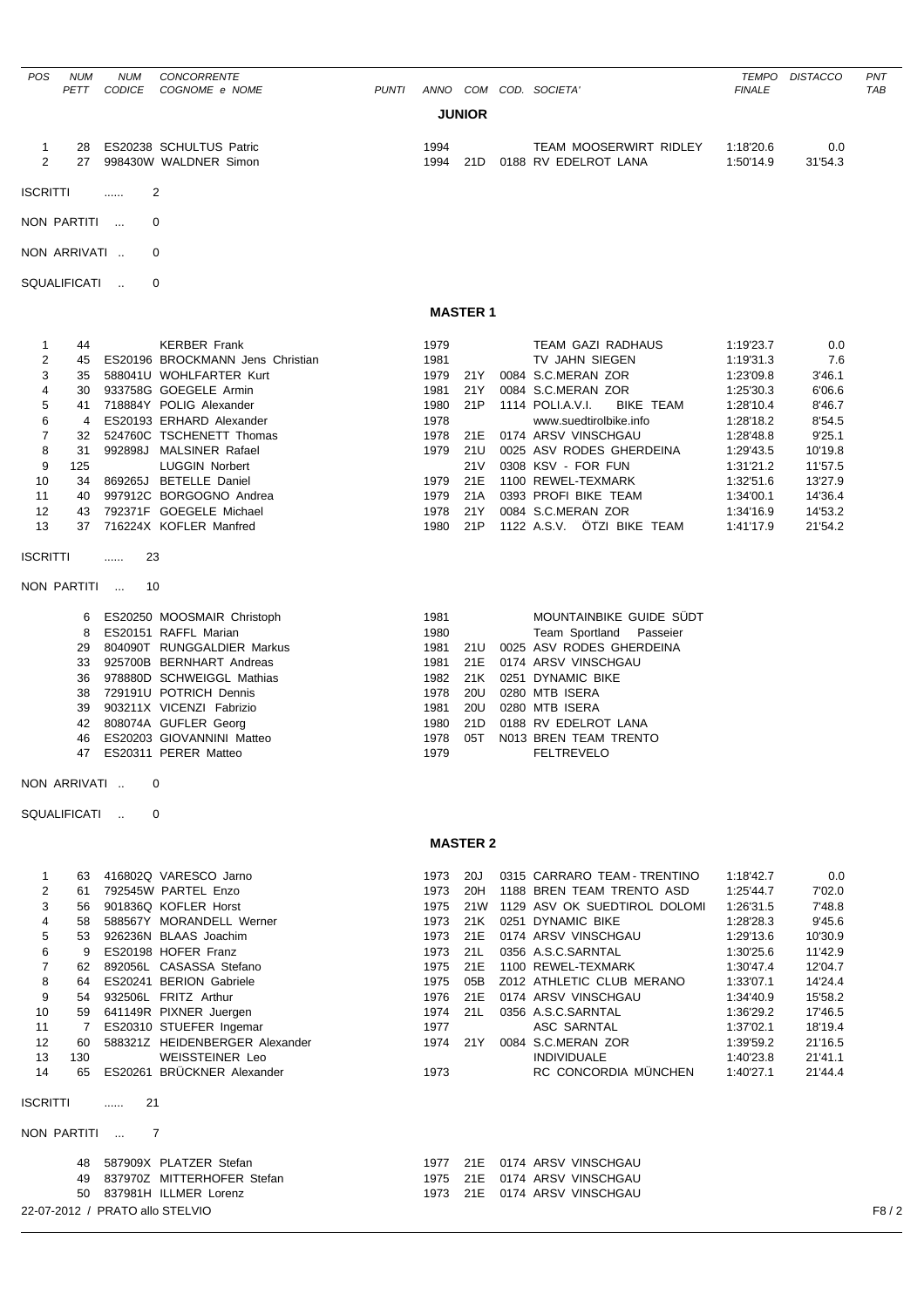| <b>POS</b>      | <b>NUM</b><br>PETT   | <b>NUM</b><br><b>CODICE</b> | CONCORRENTE<br>COGNOME e NOME                          | <b>PUNTI</b> | ANNO         |                 | COM COD. SOCIETA'                                 | <b>TEMPO</b><br><b>FINALE</b> | <b>DISTACCO</b>    | PN <sub>7</sub><br>TAB |
|-----------------|----------------------|-----------------------------|--------------------------------------------------------|--------------|--------------|-----------------|---------------------------------------------------|-------------------------------|--------------------|------------------------|
|                 | 51                   |                             | 847768L WALLNOEFER Freddi                              |              | 1974         | 21E             | 0174 ARSV VINSCHGAU                               |                               |                    |                        |
|                 | 52                   |                             | 921476J HOUSKA David                                   |              | 1973         | 21E             | 0174 ARSV VINSCHGAU                               |                               |                    |                        |
|                 | 55<br>57             |                             | 960369Z ZERZ Juergen<br>956967Z LANGEBNER Christian    |              | 1976<br>1975 | 21E<br>21K      | 0174 ARSV VINSCHGAU<br>0251 DYNAMIC BIKE          |                               |                    |                        |
|                 |                      |                             |                                                        |              |              |                 |                                                   |                               |                    |                        |
|                 | NON ARRIVATI         |                             | 0                                                      |              |              |                 |                                                   |                               |                    |                        |
|                 | SQUALIFICATI         | $\sim$                      | $\Omega$                                               |              |              |                 |                                                   |                               |                    |                        |
|                 |                      |                             |                                                        |              |              | <b>MASTER 3</b> |                                                   |                               |                    |                        |
| 1               | 67                   |                             | 524742W WEISENHORN Oswald                              |              | 1970         | 21E             | 0174 ARSV VINSCHGAU                               | 1:20'26.7                     | 0.0                |                        |
| 2<br>3          | 81<br>128            |                             | ES20211 RIZZI Eduard<br>PFATTNER Franz                 |              | 1971         |                 | SPORTLER BIKE TEAM<br><b>INDIVIDUALE</b>          | 1:23'19.7<br>1:23'29.0        | 2'53.0<br>3'02.3   |                        |
| 4               | 71                   |                             | 964271F GALLMETZER Walter                              |              | 1970         | 21E             | 0174 ARSV VINSCHGAU                               | 1:26'04.5                     | 5'37.8             |                        |
| 5               | 10                   |                             | ES20314 UNTERPERTINGER Filipp                          |              | 1972         |                 | <b>ZKG VINTL</b>                                  | 1:27'24.6                     | 6'57.9             |                        |
| 6<br>7          | 66<br>$\overline{1}$ |                             | 433347X STUFFER Herbert<br>PIETZKO Christian           |              | 1968<br>1972 | 21U             | 0025 ASV RODES GHERDEINA<br><b>SIMBACH</b>        | 1:27'59.8<br>1:34'03.1        | 7'33.1<br>13'36.4  |                        |
| 8               | 82                   |                             | ES20243 THURNER Roland                                 |              | 1968         | 05B             | Z014 ASV JENESIEN SOLTNFLITZ                      | 1:34'36.3                     | 14'09.6            |                        |
| 9               | 74                   |                             | 480514K CASAGRANDE Giordano                            |              | 1972         | 20M             | 0381 TEAM CARPENTARI                              | 1:36'02.0                     | 15'35.3            |                        |
| 10<br>11        | 69<br>80             |                             | 895883A KOFLER Kurt<br>ES20194 BOSIO Alessandro        |              | 1970<br>1968 | 21E             | 0174 ARSV VINSCHGAU<br>LÄUFERCLUB BOZEN SEKT.     | 1:38'20.5<br>1:48'13.4        | 17'53.8<br>27'46.7 |                        |
| <b>ISCRITTI</b> |                      | 21<br>.                     |                                                        |              |              |                 |                                                   |                               |                    |                        |
|                 | NON PARTITI          | 10<br>$\sim$ 100 $\mu$      |                                                        |              |              |                 |                                                   |                               |                    |                        |
|                 | 68                   |                             | 837979W HOELLRIGL Franz                                |              | 1969         | 21E             | 0174 ARSV VINSCHGAU                               |                               |                    |                        |
|                 | 70                   |                             | 932182F NISCHLER Joachim                               |              | 1969         | 21E             | 0174 ARSV VINSCHGAU                               |                               |                    |                        |
|                 |                      |                             | 72 967264B WALLNOEFER Patrick                          |              | 1971         | 21E             | 0174 ARSV VINSCHGAU                               |                               |                    |                        |
|                 | 73<br>75             |                             | 832616M GÖTSCH Markus<br>628111W RAVAGNI Maurizio      |              | 1972<br>1972 | 21K<br>20U      | 0251 DYNAMIC BIKE<br>0280 MTB ISERA               |                               |                    |                        |
|                 | 76                   |                             | 925200E GAZZINI Stefano                                |              | 1970         | 20U             | 0280 MTB ISERA                                    |                               |                    |                        |
|                 | 77<br>78             |                             | 967352B MARCATO Andrea<br>808047F FLARER Stephan       |              | 1972<br>1971 | 21E<br>21D      | 1100 REWEL-TEXMARK<br>0188 RV EDELROT LANA        |                               |                    |                        |
|                 | 79                   |                             | LODI Andrea                                            |              | 1968         |                 | MAX TEAM                                          |                               |                    |                        |
|                 | 83                   |                             | ES20246 EGGER Norbert                                  |              | 1969         | 05B             | Z014 ASV JENESIEN SOLTNFLITZ                      |                               |                    |                        |
|                 | NON ARRIVATI         |                             | 0                                                      |              |              |                 |                                                   |                               |                    |                        |
|                 | <b>SQUALIFICATI</b>  | $\sim$                      | $\Omega$                                               |              |              |                 |                                                   |                               |                    |                        |
|                 |                      |                             |                                                        |              |              | <b>MASTER 4</b> |                                                   |                               |                    |                        |
| 1               | 94                   |                             | ES20308 SCHAFFERER Erich                               |              | 1964         |                 | TREK-MOUNTAINBIKER.AT                             | 1:27'32.9                     | 0.0                |                        |
| 2               | 93                   |                             | ES20249 BONFANTE Luca                                  |              | 1965         |                 | SPORTLER BIKE TEAM                                | 1:27'44.2                     | 11.3               |                        |
| 3<br>4          | 87                   |                             | 124 588034M KARGRUBER Stefan<br>524744Y STEINER Anton  |              | 1965         | 21S<br>21E      | 1001 REWEL TEAM TEXTMARKET<br>0174 ARSV VINSCHGAU | 1:28'59.7<br>1:32'19.7        | 1'26.8<br>4'46.8   |                        |
| 5               | 90                   |                             | 892724N WIEDENHOFER Ulrich                             |              | 1966         | 21E             | 1100 REWEL-TEXMARK                                | 1:33'28.5                     | 5'55.6             |                        |
| 6               |                      |                             | 84 387664F NEUMAIR Walter                              |              | 1963         | 21E             | 0174 ARSV VINSCHGAU                               | 1:37'30.6                     | 9'57.7             |                        |
| 7<br>8          | 95<br>88             |                             | ES20312 VERONESI Roberto<br>837972P GUNSCH Walter      |              | 1965<br>1964 | 21E             | SPORTLER BIKE TEAM<br>0174 ARSV VINSCHGAU         | 1:38'07.3<br>1:38'56.9        | 10'34.4<br>11'24.0 |                        |
| 9               | 92                   |                             | MINELLI Luciano                                        |              | 1963         | 08M 5           | <b>GS SPORTISSIMO</b>                             | 1:40'04.6                     | 12'31.7            |                        |
| 10              | 127                  |                             | <b>CARESIA Patrizio</b><br>89 909617C BERTELLA Martino |              |              | 21H             | ASD DILETT MAX LELLI<br>104 A.B.C. EGNA NEUMARKT  | 1:47'38.9                     | 20'06.0<br>21'44.8 |                        |
| 11<br>12        |                      |                             | 91 900128D GALVANI Marco                               |              | 1964<br>1965 | 21D             | 0188 RV EDELROT LANA                              | 1:49'17.7<br>1:54'18.6        | 26'45.7            |                        |
| 13              |                      |                             | 96 ES20355 RIVITTO Andrea                              |              | 1967         |                 | CICLI ROMA CLUB                                   | 2:09'31.9                     | 41'59.0            |                        |
| <b>ISCRITTI</b> |                      | $\cdots$                    | 15                                                     |              |              |                 |                                                   |                               |                    |                        |
|                 |                      | NON PARTITI                 | $\overline{2}$                                         |              |              |                 |                                                   |                               |                    |                        |
|                 |                      |                             | 85 387665G PLATZGUMMER Alois                           |              | 1964         |                 | 21E 0174 ARSV VINSCHGAU                           |                               |                    |                        |
|                 |                      |                             | 86 459146G MARTIN Josef                                |              | 1963         |                 | 21E 0174 ARSV VINSCHGAU                           |                               |                    |                        |
|                 | NON ARRIVATI         |                             | 0                                                      |              |              |                 |                                                   |                               |                    |                        |
|                 | SQUALIFICATI         |                             | 0                                                      |              |              |                 |                                                   |                               |                    |                        |
|                 |                      |                             |                                                        |              |              |                 |                                                   |                               |                    |                        |